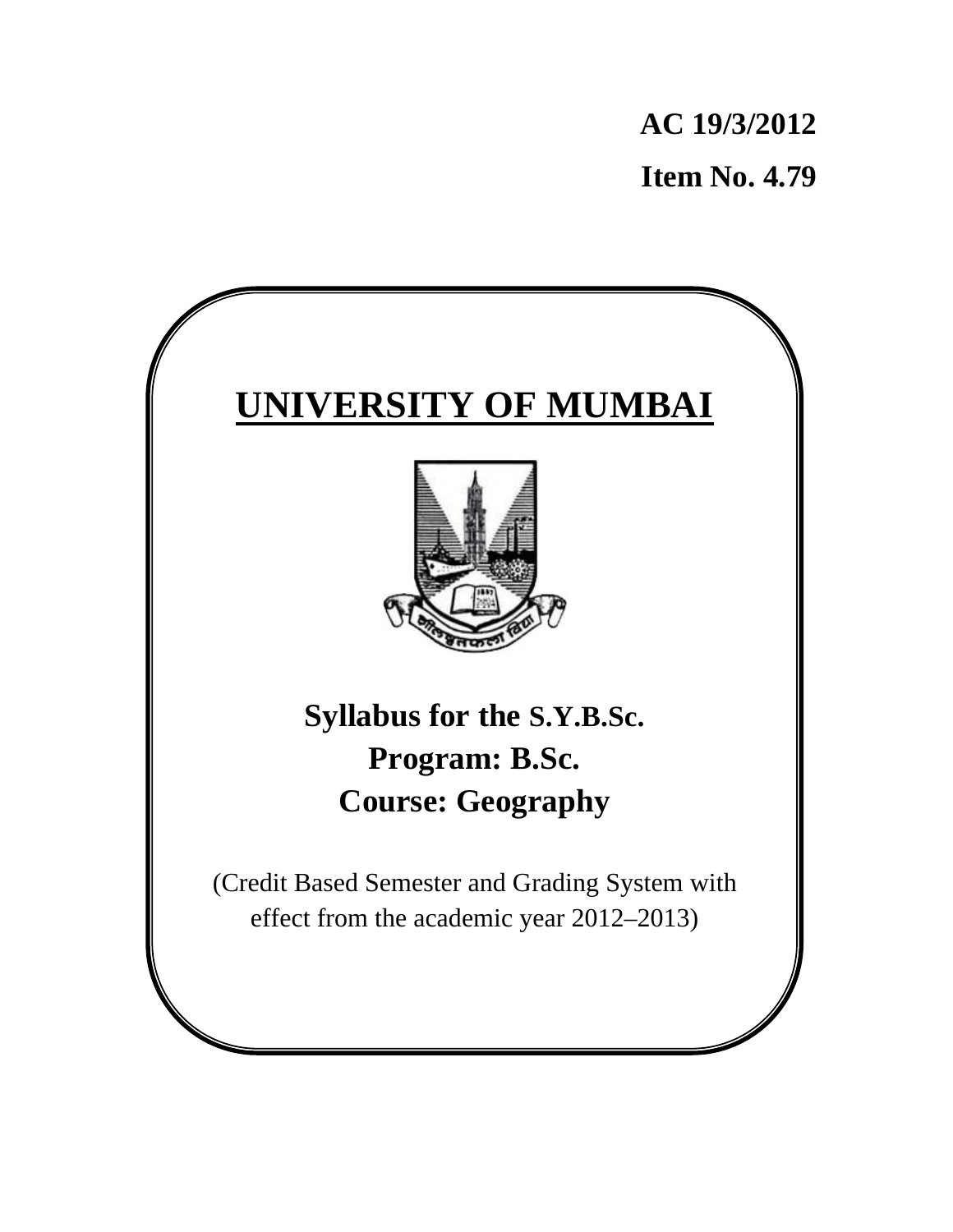| <b>Course Code</b> | <b>UNIT</b>                                | <b>TOPICS</b>                                         | <b>Credits</b> | L / Week |
|--------------------|--------------------------------------------|-------------------------------------------------------|----------------|----------|
| <b>USGR301</b>     | I                                          | Introduction to India and Maharashtra                 | $\mathbf{2}$   |          |
|                    | $\mathbf H$                                | Natural Vegetation                                    |                |          |
|                    | Ш                                          | Mineral resources                                     |                |          |
| <b>USGR302</b>     |                                            | Concept of the Divided World                          | $\mathbf{2}$   |          |
|                    | $\mathbf{I}$                               | World Physical Geography                              |                |          |
|                    | Ш                                          | Process and Patterns of Urbanisation                  |                |          |
| <b>USGR303</b>     |                                            | Introduction to Agricultural Geography:<br>Definition | 2              |          |
|                    | $\mathbf{I}$                               | Determinants of Agriculture                           |                |          |
|                    | Ш                                          | Major agricultural types in the world                 |                |          |
| <b>USGRP3</b>      | Practicals based on both courses in theory |                                                       |                | Q        |

# **SEMESTER IV**

| <b>Course Code</b> | <b>UNIT</b>                                | <b>TOPICS</b>                                   | <b>Credits</b>        | L / Week |
|--------------------|--------------------------------------------|-------------------------------------------------|-----------------------|----------|
| <b>USGR401</b>     | T                                          | <i>Industries</i>                               | 2                     |          |
|                    | $\mathbf{I}$                               | Transport and communication<br>development:     |                       |          |
|                    | Ш                                          | Contemporary issues &<br>development programmes |                       |          |
| <b>USGR402</b>     |                                            | Geography of Developed Countries                | $\mathcal{D}_{\cdot}$ |          |
|                    | $\mathbf H$                                | Geography of Developing Countries               |                       |          |
|                    | Ш                                          | Geography of Underdeveloped<br>Countries        |                       |          |
| <b>USGR403</b>     |                                            | World population and Food supply                | $\mathbf 2$           |          |
|                    | $\mathbf H$                                | <b>Agricultural Trade</b>                       |                       |          |
|                    | Ш                                          | Economics of agricultural land use              |                       |          |
| <b>USGRP4</b>      | Practicals based on both courses in theory |                                                 |                       | 9        |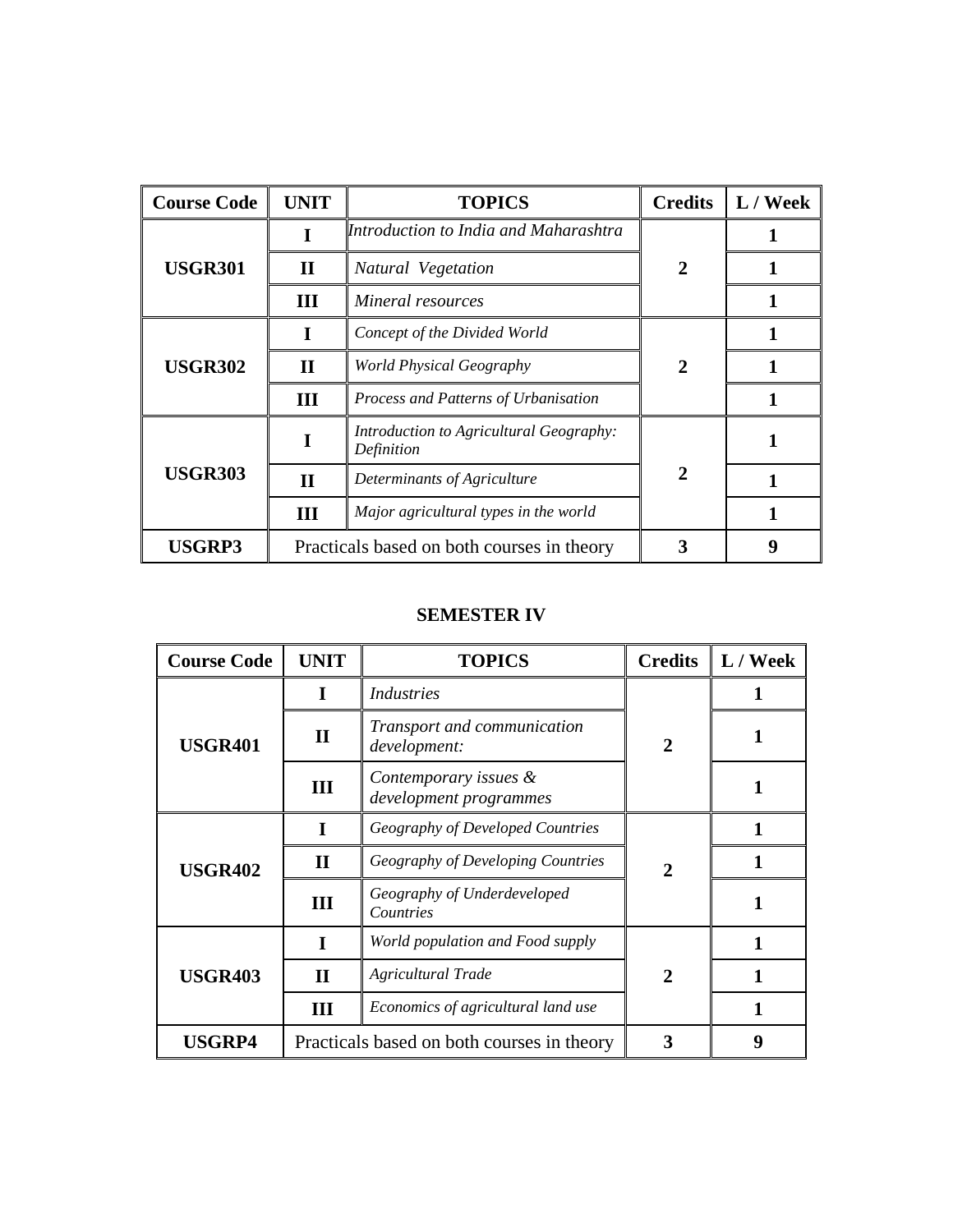# **Semester- III**

# **USGR301 (Economic Geography of India)**

## **Unit I**

*Introduction to India and Maharashtra* 

*Locational significance and administrative setup – India - and land of diversities Physiography : Peninsular India - Significance of Himalayas – The Great plains and the coastal plains – Indian islands – physiographic regions of Maharashtra – Drainage pattern and river basins of India – Peninsular rivers vs. Himalayan rivers – Major rivers in Maharashtra – National water policy Climate – Distribution of Rainfall, Draught prone areas and flood prone areas :* 

*Problems and Management.* 

# **Unit II**

*Natural Vegetation – Classification of forests - Distribution of forests Forest products - National Forest Policy Soil – Soil Types and distribution - Problems and issues - Soil conservation Agriculture – Types of farming & crop regions – Agriculture development programs – Irrigation development - Changing pattern of agriculture and its impact – Critical evaluation of Cotton and Sugar Cane cultivation in Maharashtra Fishing- Development of fisheries – Aquaculture and issues related to fishing Livestock Resources – distribution, utilization and related issues* 

# **Unit III**

*Mineral resources - Major mineralized zones - Energy resources - Conventional and non-conventional energy resources - Distribution and generation of power - Present position, problems and prospectus, conservation, remedial measures - Energy crisis – issues related to mineral and energy resources* 

# **Practicals**

*Preparation of diagrams and maps using following cartographic techniques Graphs – Simple, Superimposed, Band Bars – Simple, Multiple, Divided Proportionate circles Divided circles Flow diagram Distribution maps Pace survey, economic survey and preparation of simple maps Note: All practical exercises should be based on the topics included in the syllabus.* 

# **USGR302 (Geography of Developed and Developing Countries)**

**Unit -I**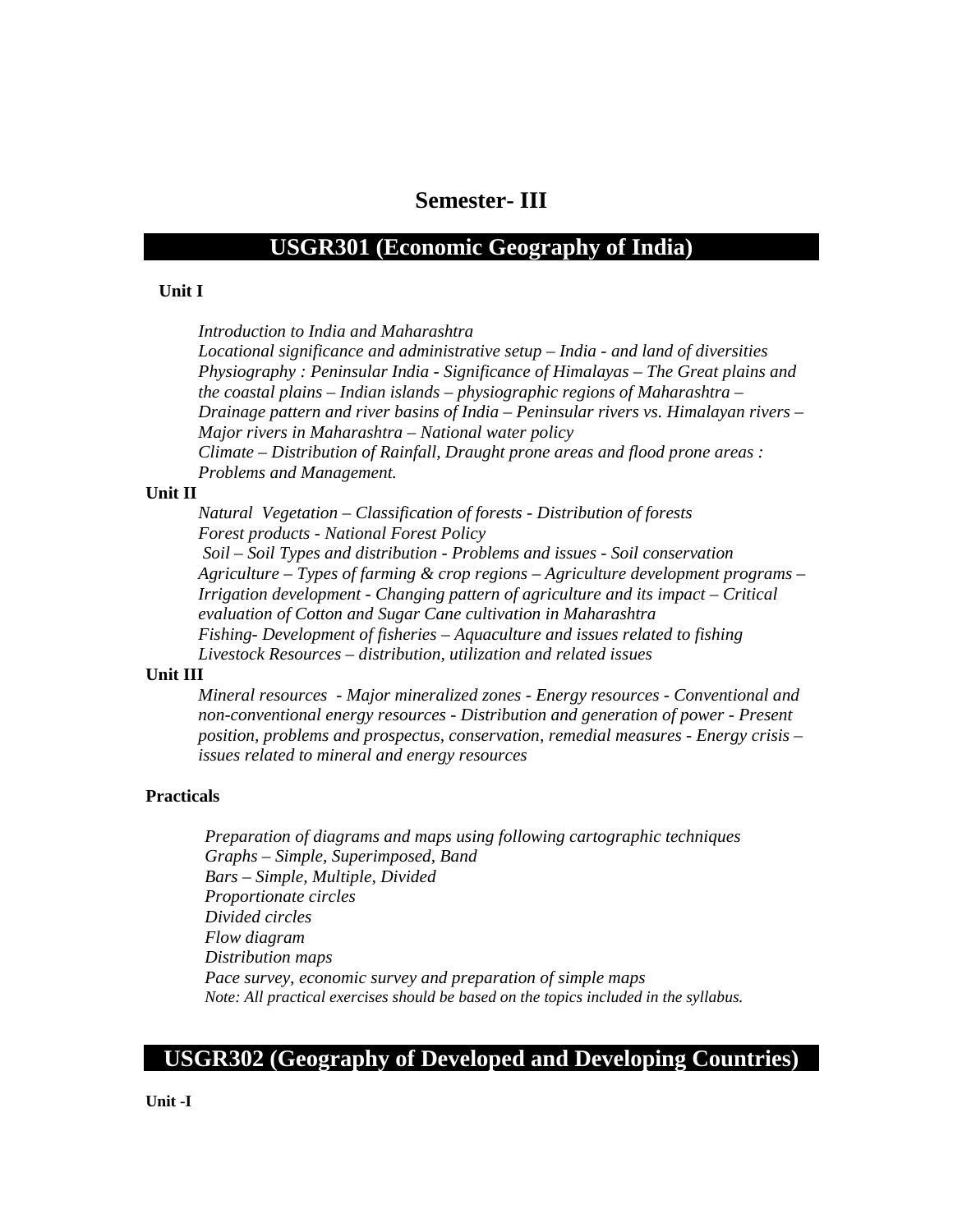*Concept of the Divided World – Developed, Developing and Underdeveloped Countries – Their Characteristics – Basic Indicators – Making of the Third World through Colonialism – Impact of Colonialism – Post-Colonial World – Cold War Period – New World Economic and Political Order after 1990s* 

#### **Unit -II**

*World Physical Geography as Basis for Understanding Regions – Relief, Drainage, Climate, Soil, Natural Vegetation, Minerals – Growth, Distribution and Density of Population in Developed and Developing Countries – Per Capita Income, Purchasing Power Parity and Standard of Living – Contemporary Patterns of Migration in Developed and Developing Countries* 

## **Unit -III**

*Process and Patterns of Urbanisation in Developed and Developing Countries – Growth of Metropolitan Cities – Major World Cities – Problems of Urbanisation in Developed and Developing Countries – Urban Poverty, Problems of Metropolitan Regions and Uneven Development within the Cities of the Developed and Developing Countries* 

#### **Practical:-**

*Concept of Map, Map as a miniature model of reality, sources of data for mapping : traditional and modern, their nature, processing, principles and applications; methods of enlargement and reduction of maps ; graphical method, combining of maps on different scale, basic components of map : distance, measurement of distance and area ; graphical method, strip method, geometrical method, scale factors, location and distance and directions. map drafting – compilation of a base map*

# **USGR303 (Agricultural Geography)**

#### **Unit I**

*Introduction to Agricultural Geography: Definition – Origin of agriculture: Major Gene centres and Diffusion of agriculture – Agriculture and human civilization.*

# **Unit II**

*Determinants of agriculture – Physical factors: Topography, climate and soils; Socio – Economic Factors : Size of landholding, labor supply and skill, capital and technology, transport, market and government policy*  $\|\|\|$ 

#### **Unit III**

*Major agricultural types in the world : Shifting cultivation, Subsistence agriculture, Commercial agriculture, Plantation agriculture – Distribution of major crops in the World. Agriculture in India. Characteristics of Indian agriculture – Green Revolution in India – Problem associated with Indian agriculture – National Agricultural Policy, impact of globalisation.* 

#### **Practical:-**

*Use of Computer in Data Processing MS Excel. Functions of entering and storing data, calculation of various measures of central tendency, dispersion, construction of graphs Basic of MS Word and Power Point*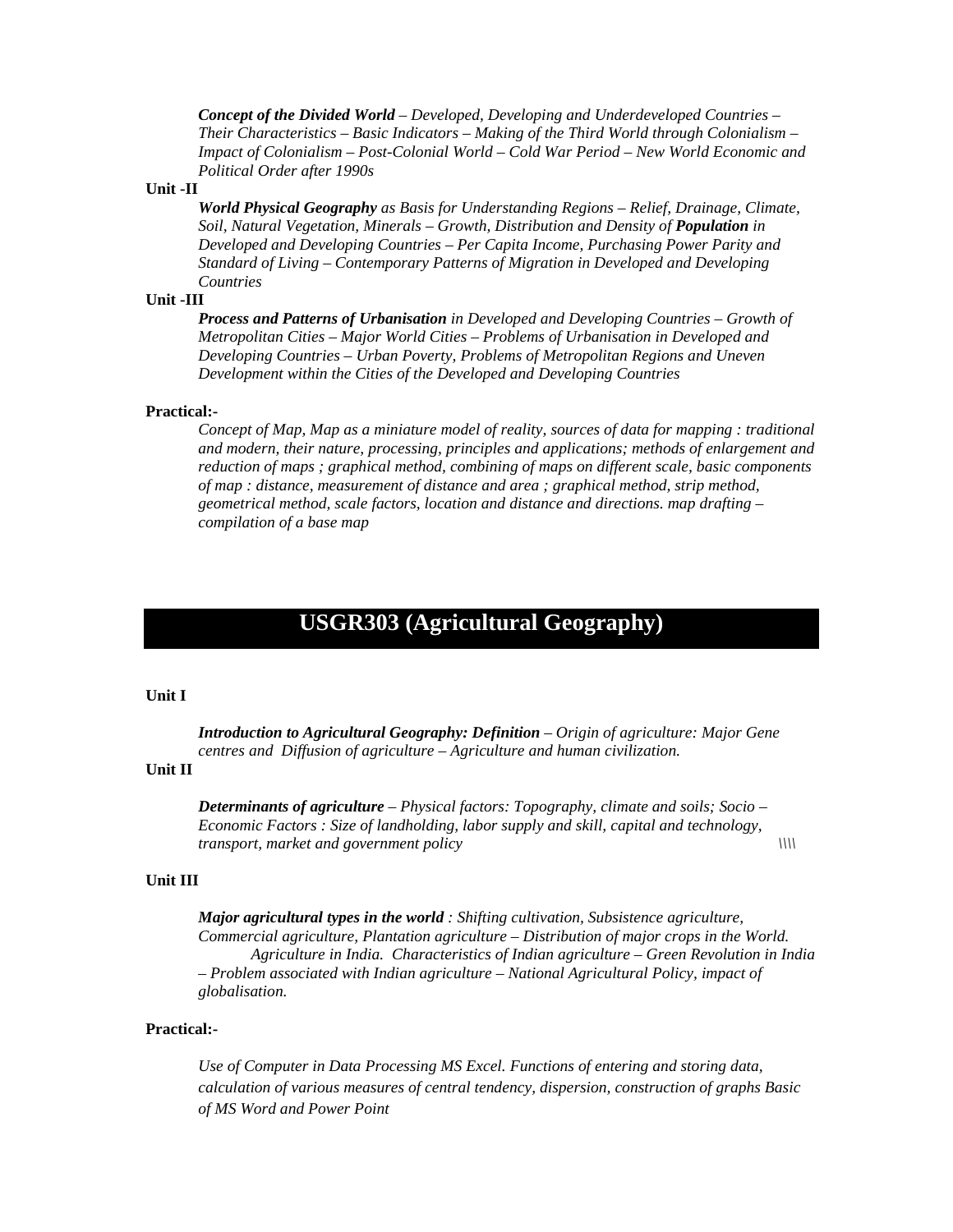# **Semester- IV**

# **USGR 401 (Economic Geography of India)**

## **Unit I**

## *Industries:*

*Evolution of industries, types of industries, factors affecting location of industries, Industrial regions , issues related to industries and SEZ* 

#### **Unit II**

*Transport and communication development: Land, Air and Water network, recent development in transport and telecommunication and its impact Trade: Pattern and direction – trade policy of India* 

*Tourism: Development and potentials – changing perspective of tourism – tourism policy of India* 

## **Unit III**

#### *Contemporary issues & development programmes :*

*Small and marginal farmers, fishermen, drought prone area programme, tribal development programmes, water issues of rural and urban areas - Environmental degradation & Management* 

*Watershed management - Interstate water disputes - CMZ, Issues related to MMR* 

### **Practicals**

*Preparation of diagrams and maps using following cartographic techniques - Dot map – Isopleth – Choropleth - Located proportionate circles - Located divided circles Flow maps - Distribution maps* 

*Field visits to the areas of Primary activities (agriculture / fishing / mining etc.), Secondary activities (factories / manufacturing etc.), Tertiary activities (markets / tourist places etc.), Preparation of field trip report* 

# **USGR402 (Geography of Developed and Developing Countries)**

#### **Unit -I**

*Geography of Developed Countries – Case of USA or Japan – Historical Background – Location and Extent – Physical Features with Reference to Relief, Drainage, Climate, Soil, Natural Vegetation, Minerals – Population Characteristics – Economic Regions Based on Agriculture, Industries and Service Sectors – Cities – Levels of Development – Problems of Regional Development* 

#### **Unit -II**

*Geography of Developing Countries – Case of China or Brazil (Venezuela?)– Historical Background – Location and Extent – Physical Features with Reference to Relief, Drainage, Climate, Soil, Natural Vegetation, Minerals – Population Characteristics – Economic Regions Based on Agriculture, Industries and Service Sectors – Cities – Levels of Development – Problems of Regional Development* 

## **Unit -III**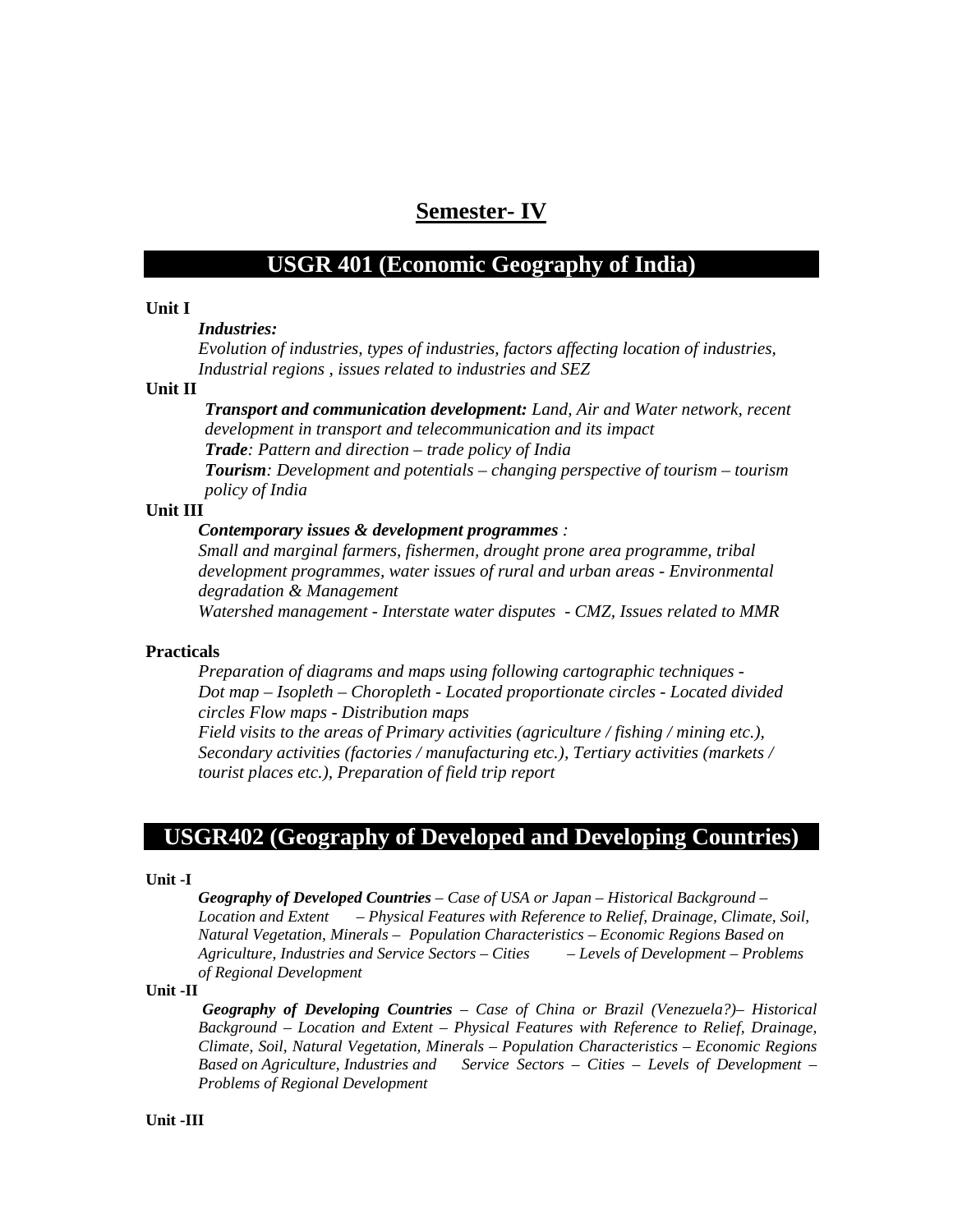*Geography of Underdeveloped Countries – Case of Bangladesh or Ethiopia – Historical Background – Location and Extent – Physical Features with Reference to Relief, Drainage, Climate, Soil, Natural Vegetation, Minerals – Population Characteristics – Economic Regions Based on Agriculture, Industries and Service Sectors – Cities – Levels of Development – Problems of Regional Development* 

## **Practical**

*Definition and types of maps, methods of showing relief and landforms, topographical map index, colour scheme used in topographical maps, conventional signs and symbolsinterpretation of map : a) S.O.I. Topographical Maps, Utility of topographical maps in geographical analysis* 

# **USGR403 (Agricultural Geography)**

#### **Unit I**

*World population and Food supply – problems of malnutrition and starvation, food Security and food Stock in India* 

#### **Unit II**

*Agricultural Trade: Role of WTO in agricultural trade practices - impact of Liberalization, privatization and Globalization on agricultural market, problems of Indian farmers –policies and programmes* 

## **Unit III**

*Economics of agricultural land use – agricultural land use model of von Thunen – Limitations of the model and its applicability in India-Agricultural Sustainability: Economic, social and environmental; Sustainable agricultural practices with emphasis on socio-economic justice and poverty alleviation programmers.* 

#### **Practical:-**

*Spatial Statistical Techniques - Organization of geographical data – Frequency distribution, Measures of central tendency : mean, medium, mode –Measures of Dispersion : Quartile deviation, standard deviation, co-efficient of variation, correlation - moving averages, skewness and kurtosis - A) Soil Analysis - Soil sampling techniques– basic properties: P<sup>H</sup>, color, moisture and texture, soil profile* 

## **References:**

#### **USGR301 and USGR401**

- *1. Majid Husain, Geography of India Tata McGraw Hill Publishing Co. Ltd., 2008*
- *2. Khullar D.R., India, A comprehensive Geography, Kalyani Publishers, 2007*
- *3, Sing Gopal, Geography of India*
- *4. OHK Spate & Learmonth ATA, A General Regional Geography of India and Pakistan*
- *5. Nag P. , (ed.) India by the Turn of Millennium, NATMO*
- *6. Didee Jaymala et al., Geography of Maharashtra, Rawat Publications, 2002*